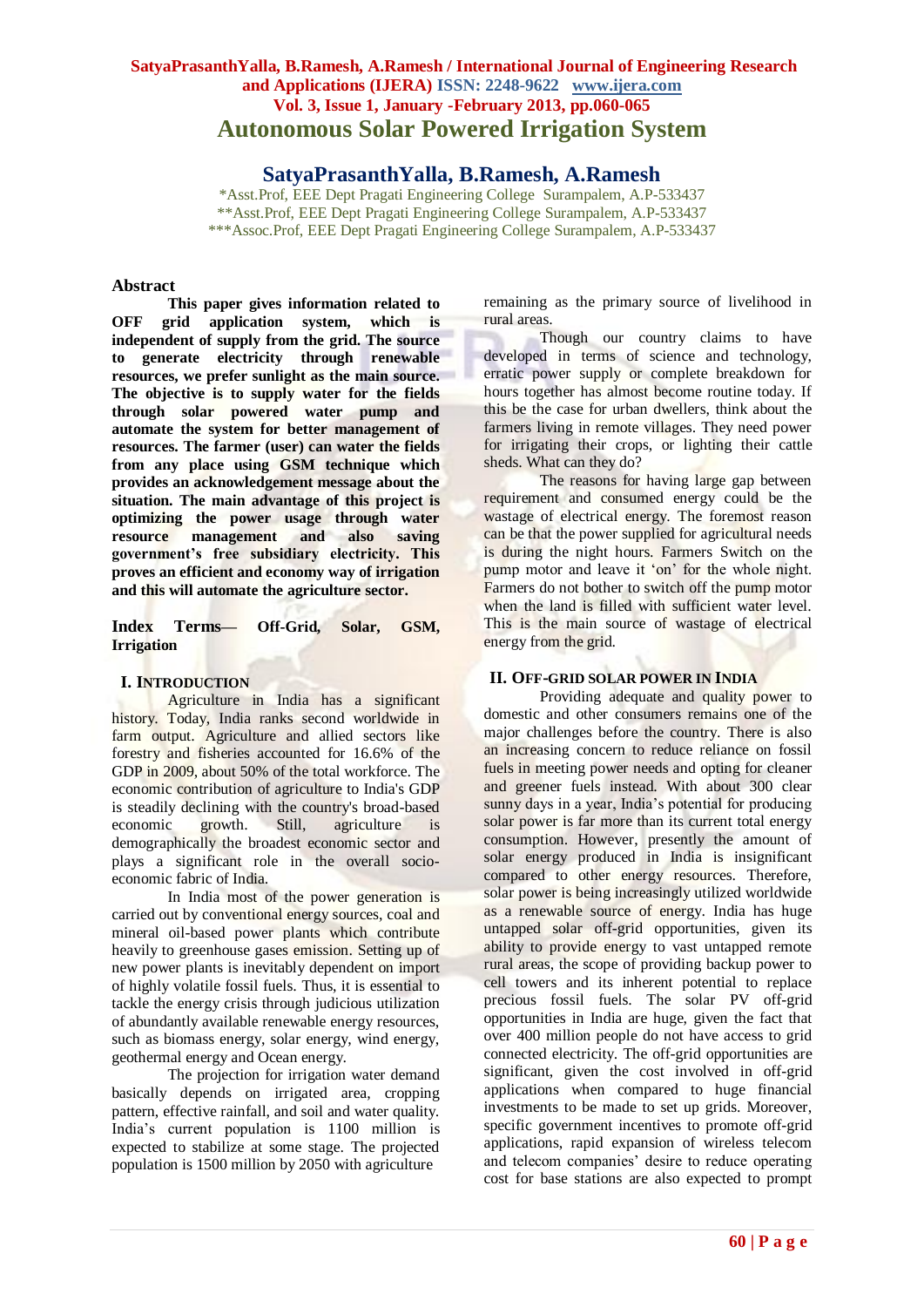growth in off-grid opportunities. The potential of replacing huge usage of kerosene used for lighting rural homes makes off-grid applications desirable. Off-grid PV application examples include remote village electrification, power irrigation pump sets, telecom towers, back-up power generation, captive power generation and city, street, billboard and highway lighting.

The government's solar mission envisages off-grid applications reaching 2,000 Mw by 2022 and deploying 20 million solar lighting systems for rural areas

# **III. SOLAR POWER UTILIZATION FOR WATER PUMPING**

Water is the primary source of life for mankind and one of the most basic necessities for rural development. The rural demand for water for crop irrigation and domestic water supplies is increasing. At the same time, rainfall is decreasing in many arid countries, so surface water is becoming scarce.



Fig.1 Solar Power Based Irrigation system

As these trends continue, mechanized water pumping will become the only reliable alternative for lifting water from the ground. Diesel, gasoline, and kerosene pumps have traditionally been used to pump water. However, reliable solar (photovoltaic [PV])are now emerging on the market and are rapidly becoming more attractive than the traditional power sources. These technologies powered by renewable energy sources (solar), are especially useful in remote locations where a steady fuel supply is problematic and skilled maintenance personnel are scarce.

**Table.1 Case Study on rural irrigation system**

| <b>CASE STUDY: WATER PUMPING</b> |                                                                 |
|----------------------------------|-----------------------------------------------------------------|
| Name                             | Chattisgarh State Renewable Energy<br>Development Agency(CREDA) |
| Location                         | οf<br>several districts<br>Across<br>Chattisgarh State, India   |
| Application                      | To pump water for irrigation and<br>drinking                    |
| Commissione<br>d Date            | 2006-2007                                                       |

# **IV. DESIGN METHODOLOGY**

This project objective is to supply water for the fields in alternative way by generating electricity (through solar panels) in order to save 22% of the total power production in INDIA. Here, we introduce an advanced technique of control through GSM module. The components required for the project is solar panel, battery, relay, dc pump, GSM module, microcontroller, water tank.



Fig.2 Overview of the proposed system

When the sunlight falls on the solar panel, it liberates the electrons within the material which then move to produce a DC current. This dc power is stored in the battery so that the pump can operate even in the night time by discharging the battery. The other end of the battery is connected to the relay and relay is connected to DC PUMP.A water tank is present in order to store the water for watering the fields. Water tank consists of 4 sensors in order to sense the level of water in the tank and send it to PIC micro-controller (16F877A) and water tank is also having valve and this valve action is controlled by small servo motor. The GSM module is used which is a hardware component that allows the capability to send and receive SMS to and from the system.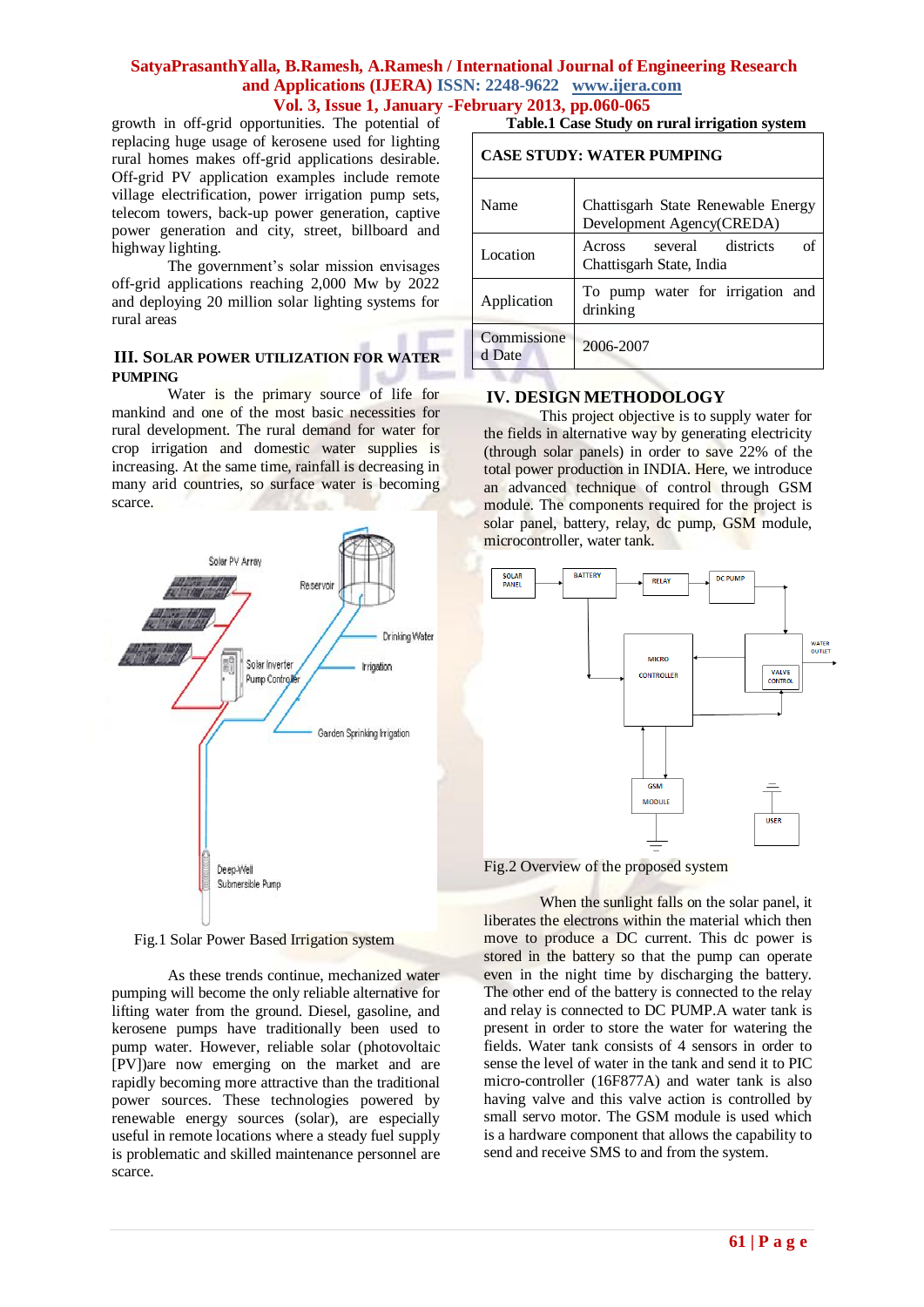

Fig.3 Overview of Circuit Design of the System

If the user (farmer) sends the text message via mobile phone as  $[@.ONX]$  it checks the level of tank and depending on the level of tank the operations takes place. We can know the level of water with the help of level sensors. If the task is completed then the GSM module sends the simple message as "WATERING IS DONE" to the user. If the task is not completed it sends message as "WATERING IS NOT DONE LAGGING RESOURCES". The state of charge of the battery is sensed by charge sensor and sends it to Microcontroller and the level sensor sense the level of water in tank and send it to the micro controller.

### **HARDWARE DESIGN METHODOLOGY**

**1. PV SIZING**: Different size of PV modules will produce different amount of power. To find out the sizing of PV module, the total peak watt produced needs. The peak watt (WP) produced depends on size of the PV module and climate of site location. To determine the sizing of the PV modules, calculate as follows:

STEP 1: **Calculation of Total Load Connected** Total Load Connected =[D.C Pump Power Rating \* Time of usage] + [Remaining Components Power Rating\* Time of usage]

### STEP 2: **Calculation of Total PV Panels Energy Needed**

Total PV panels energy needed= Total Load Connected + Losses

STEP 3: **Calculation of Total Wp Of PV Panel Capacity Needed**

Total Wp of PV Panel Capacity Needed = Total PV panels energy needed/ No of Illumination hours STEP 4: **Calculation of No. of PV Panels Required** No. of PV panels *=* Total WP of PV panel capacity needed/ Rating of the PV Panel

**2. BATTERY SIZING:** The Amp-hour (Ah) Capacity of a battery tries to quantify the amount of usable energy it can store at a nominal voltage. All things equal, the greater the physical volume of a battery, the larger its total storage capacity.

#### STEP 1: **Calculation of total Load Connected**

Total Load Connected = Sum of all appliances (power rating of each device \* Time of usage)

#### STEP 2: **Calculation of Battery (Ah)**

Total Load Connected\*Days of Autonomy/ Battery Losses\*Depth of Discharge\* N.B.V

**3. VALVE CONTROL**: A valve is outlet of the tank. The valve opening and closing will be done by user through GSM. Whenever User sends a message to the GSM module, it transfers the message to the Micro-Controller. The Micro-Controller will check for the syntax and opens the valve if the resources of the system are sufficient and doesn"t open the valve if the syntax is not correct or the resources of the system are not sufficient. For driving the valve, a servo motor is used for opening the valve. For opening the valve, the motor has to rotate in clockwise direction and for closing it has to rotate in the reverse direction. This operation is controlled by Micro-Controller whenever user sends a message to GSM module.

### **SOFTWARE DESIGN METHODOLOGY Algorithm Description for Flowchart-1**

Step1:-start

Step2:-If user sends the message, go to step4 Step3:-condition -2and then go to step1 Step4:-Check for the syntax and if syntax is correct go to

Step 5, else go to step 6

Step5:-condition-1 and then go to step1 Step6:-Resend the message and go to step1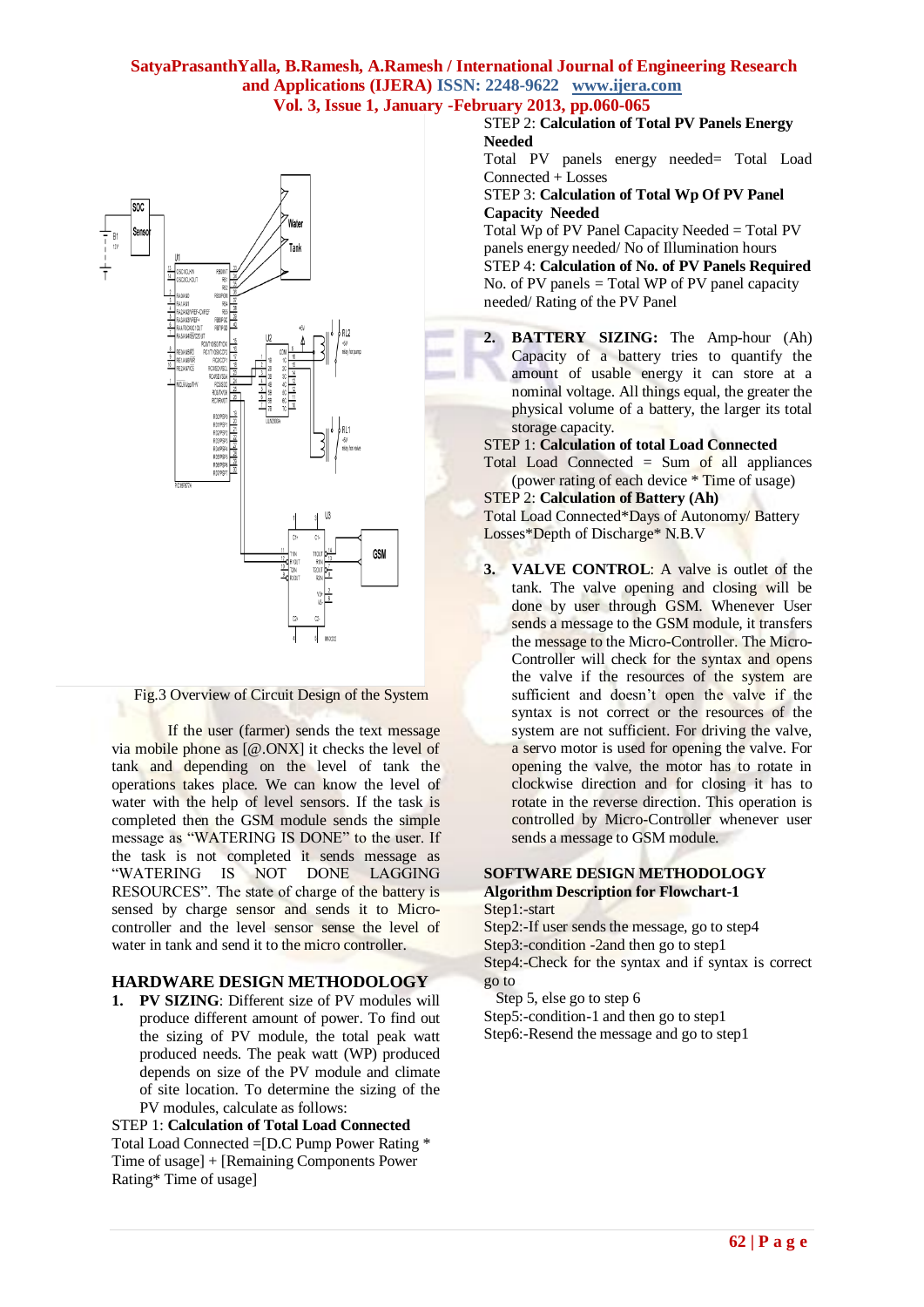![](_page_3_Figure_1.jpeg)

Fig.4 Flow chart-1 of system operation

#### **Algorithm Description for Flowchart-2**

Step1:-If level is below half of the tank go to step3 Step2:- Open the Valve and check for duration specified and if the duration specified is over go to step6, else go to step1

Step3:-Check for the SOC (state of charge) of battery and if it is sufficient, ON the motor and open the valve then jump to step5

#### Step4:-go to step7

Step5:-Check for duration specified and if the duration specified is over go to step6, else go to step3

Step6:-job completed and close valve and go to step8 Step7:-job hasn't completed and close valve and go to

Step1 in algorithm-1

Step8:-go to step3 in algorithm-3

# Algorithm-1

Step4:-If SOC (state of charge) is sufficient, ON the motor and go to step 3

Step5:-else OFF the motor and go to step1 in Algorithm-1

#### **V. RESULTS AND VALIDATION**

The system described above can be tested in the given below scenarios. Each scenario shows the working of the system in various modes of operation.

#### **Test Case 1**

**Input:** If User sends the message (@.ONX) for system operation.

**Assumption:** Assume the level of the Tank is full and SOC is sufficient to operate the system.

**Operation:** Whenever the user sends the message to GSM module, the GSM module will transfer the data sent to it to the PIC controller through serial communication and then the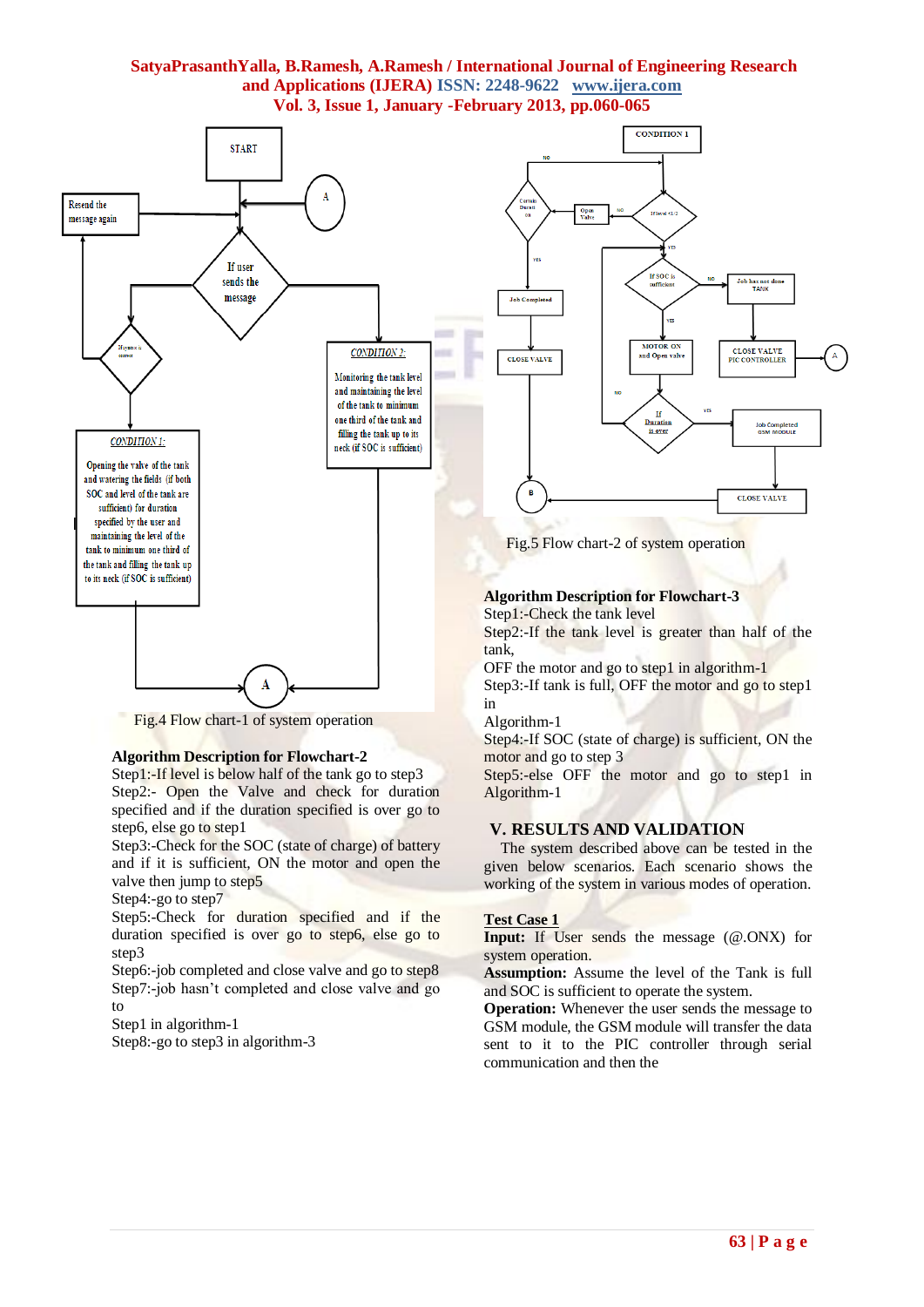![](_page_4_Figure_1.jpeg)

Fig.6 Flow chart-3 of system operation

PIC Controller will check the syntax of the message. If the syntax is correct the PIC controller checks the level of the tank and opens the valve of the tank. When the valve is opened, the PIC controller continuously monitors the level of the tank and checks whether the duration is completed or not. As the tank is completely filled the system can supply the water to the fields for the duration specified by the user. After watering the fields for certain duration, the PIC controller gives a command to close the valve of the tank and gives a command to the GSM to send a message that "Watering is done".

#### **Test Case 2**

**Input:** If User sends the message (@.ONX) for system operation.

**Assumption**: Assume the level of the Tank is greater than half level of the tank and SOC is sufficient to operate the system.

**Operation:** Whenever the user sends the message to GSM module, the GSM module will transfer the data sent to it to the PIC controller through serial communication and then the PIC Controller will check the syntax of the message. If the syntax is correct the PIC controller checks the level of the tank and opens the valve of the tank.

In this case the system will operate in two modes:

In the first mode only Watering will be done to the fields by using water in the tank. The PIC controller will continuously monitors the level of the tank and checks whether the duration is completed or not. Until the level of the water in the tank reaches below the half of the tank the system will operate in the first mode and will continuously monitors the level of the tank and checks whether the duration is completed or not. Whenever the level of the water in the tank reaches below the one half of the tank the system will operate in the second mode.

In the second mode whenever the level of the water in the tank reaches below the half of the tank the PIC controller will check the SOC of the battery in order to ON the motor. As SOC of the battery in this case is sufficient enough to operate the system the PIC controller will ON the motor and pumps the water to the tank through Motor. As the water is pumped to the tank watering is done to the fields. In this mode both the valve and motor are in operation. After the duration is completed, PIC controller closes the valve and gives a command to the GSM to send a message that "Watering is done".

# **Test Case 3**

**Input:** If User sends the message (@.ONX) for system operation.

**Assumption:** Assume the level of the Tank is below the half level of the tank and SOC is sufficient to operate the system for the duration specified by the user.

**Operation:** Whenever the user sends the message to GSM module, the GSM module will transfer the data sent to it to the PIC controller through serial communication and then the PIC Controller will check the syntax of the message. If the syntax is correct the PIC controller checks the level of the tank. As the level of the water in this case is below the half level of the tank, the PIC controller now will check the SOC of the battery in order to ON the motor to pump the water into the tank for watering the fields. As the SOC is sufficient to operate the system for the certain duration, the motor is operated by PIC controller and it opens the valve of the tank. The motor and the valve will be in the operation until the duration is completed. Once duration is over, PIC controller closes the valve and gives a command to the GSM to send a message that "Watering is done".

# **Test Case 4**

**Input:** If User sends the message (@.ONX) for system operation.

**Assumption:** Assume the level of the Tank is below the half of the tank and SOC is not sufficient to operate the system for the duration specified by the user.

**Operation:** Whenever the user sends the message to GSM module, the GSM module will transfer the data sent to it to the PIC controller through serial